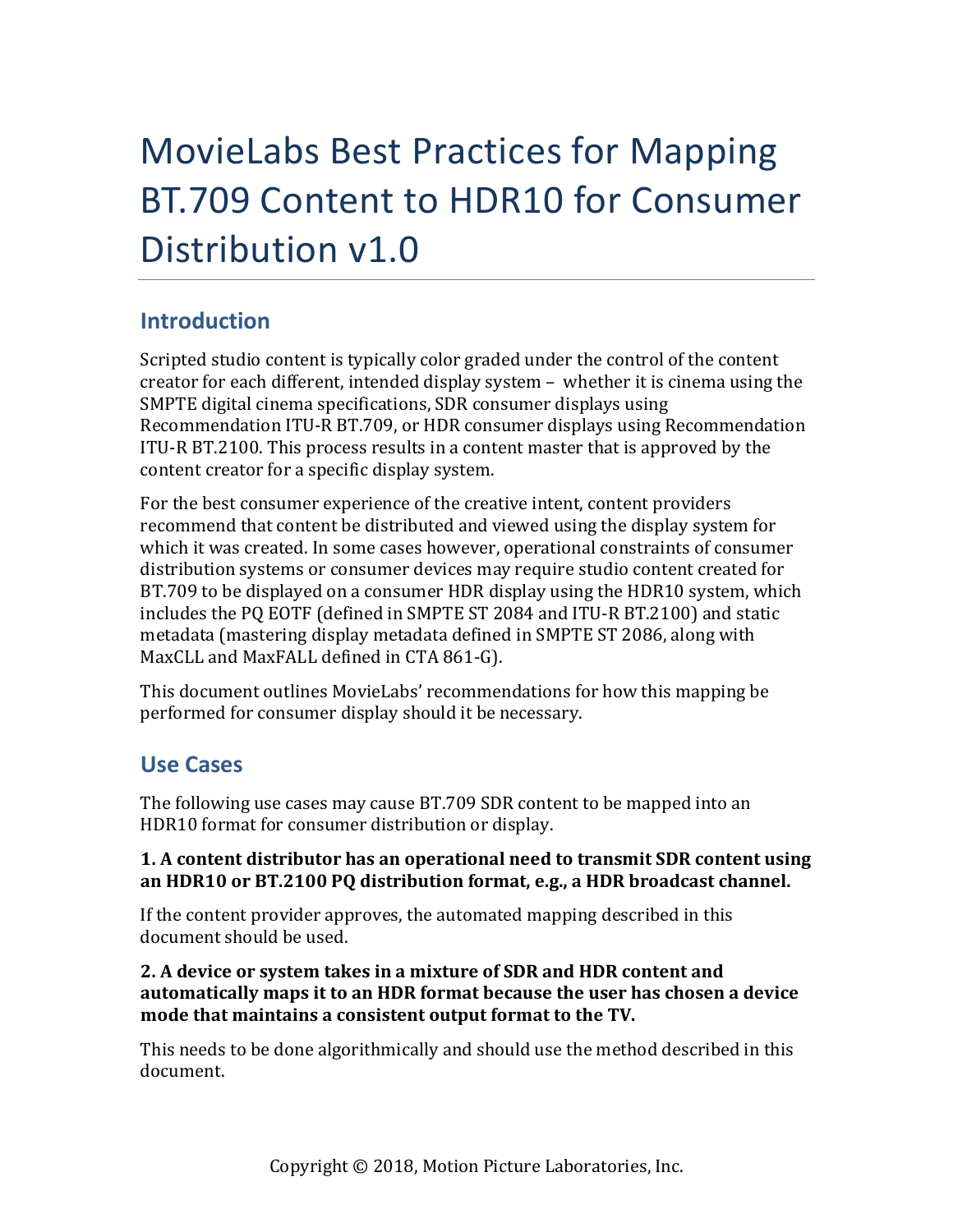## **Considerations**

These best practices are motivated by two goals. 1) Preserve the creative intent of the SDR version, as best possible given the operational constraints described above. 2) Provide a good and consistent experience to consumers viewing a mixture of SDR and HDR content.

#### **Mapping of SDR Reference White Level**

Based on studio viewing of consumer displays comparing SDR content in the display's SDR cinema mode and SDR content mapped to PQ, a 200 cd/m<sup>2</sup> reference white level yields the best overall results. ITU has also reported similar white point recommendations: report ITU-R BT.2408-0 recommends a nominal, common HDR Reference White level of 203 cd/m<sup>2</sup> for both PQ and HLG content (Section 2.2, Table 1); ITU-R BT.2390-3 in Section 10.1.2.3 provides a conversion of SDR to HLG using a reference white level of 203 cd/m<sup>2</sup>.

## **Best Practices**

## **Mapping from SDR (BT.709) to HDR (BT.2100 PQ)**

The conversion consists of the following sequence of transformations.

1. Mapping the SDR content (signal  $E'_{SDR}$ ) out to linear display light ( $F_{D;SDR}$ ) using the BT.1886 EOTF (gamma 2.4) assuming the screen luminance  $(L_W)$  reference setting is 100 cd/m<sup>2</sup>, and screen luminance black  $(L_B)$  is 0 cd/m<sup>2</sup>.

 $F<sub>D</sub>$  SDR709 = BT.1886 EOTF( $E'$ SDR709)

2. Converting the colorimetry from BT.709 to BT.2020 using the color conversion matrix as specified in the "M2" transformation in BT.2087.

 $F_D$  sdr  $2020 = BT.709$ toBT.2020 ( $F_D$  sdr  $709$ )

3. Scaling the peak white to  $200 \text{ cd/m}^2$ .

 $F_{D_HDR}$  = SDRtoHDRscaling ( $F_{D_SDR2020}$ )

4. Mapping the HDR linear to PQ using the PQ inverse-EOTF.

 $E'_{PQ}$  = BT.2100\_PQ\_EOTF-1(F<sub>D\_HDR</sub>)

The BT.1886\_EOTF and BT.2100\_PQ\_EOTF $-1$  are applied to the individual red, green and blue components.

The SDRtoHDRscaling function is a simple multiplication of each component by a factor of 2.0.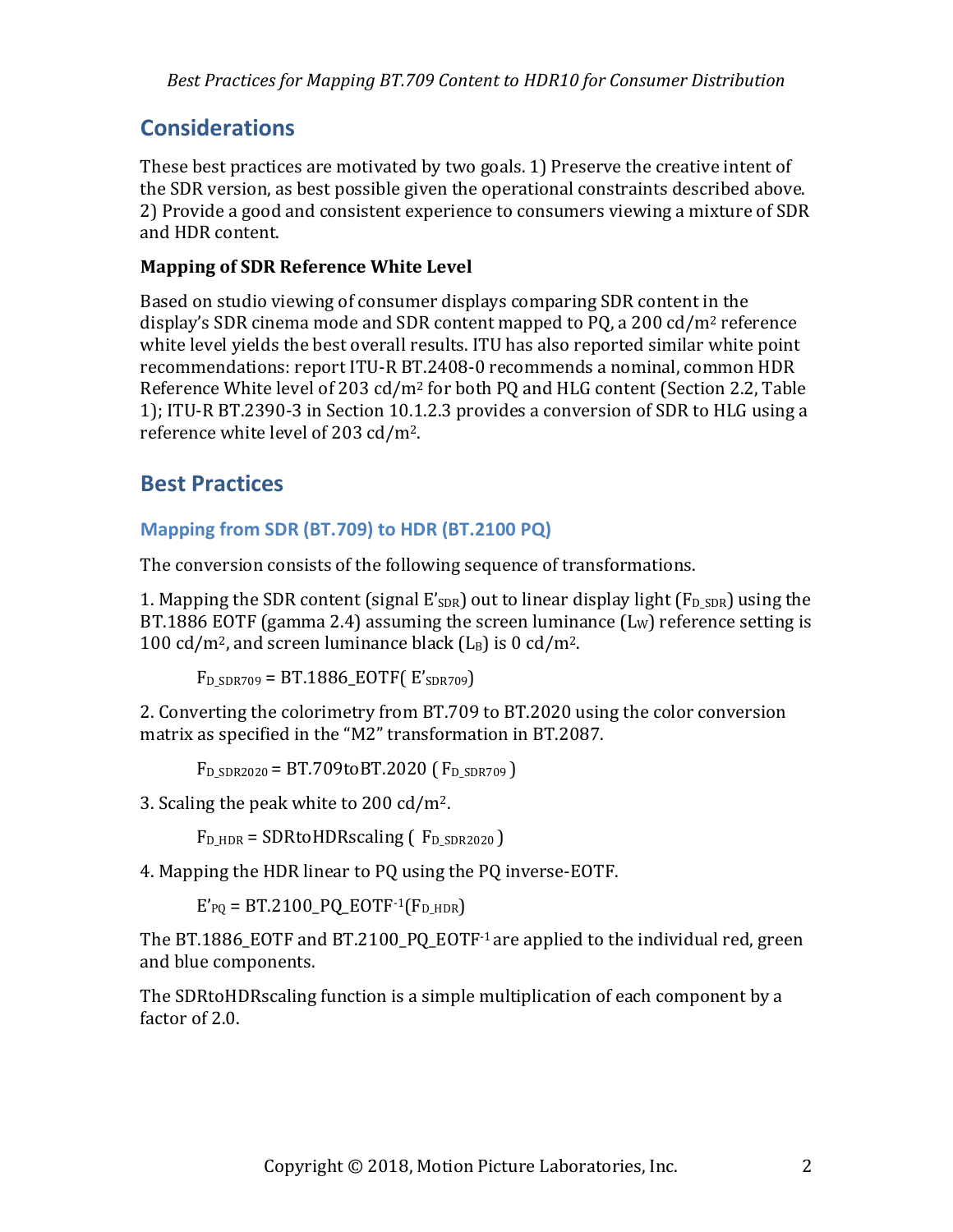#### **Generation of Static Metadata**

The output signal should include SMPTE ST 2086 Mastering Display Metadata with the following payload.

- Color primaries and white point should be set to BT.709 (the format of the incoming video).
- Mastering display maximum luminance should be set to 200 cd/m<sup>2</sup>.
- Mastering display minimum luminance should be set to  $0$ , indicating unknown.

The output may include MaxCLL and MaxFALL metadata. If it does, the payload should be as follows:

## MaxCLL.

• BT.709 versions of scripted studio content consistently have a significant number of pixels at peak white, and these peak white values will convert to  $200 \text{ cd/m}^2$  using the recommend conversion, thus the MaxCLL value should be set to  $200 \text{ cd/m}^2$ . Alternatively, analysis of the converted content can be performed to determine the MaxCLL value.

MaxFALL

• Should be set to 0 cd/m<sup>2</sup>, indicating unknown. Alternatively, analysis of the converted content can be performed to determine the MaxFALL value.

## **User Choice of Display Modes**

In addition to the automatic mapping process outlined above, consumers should always have the following options:

- Settings choice that will cause the display to switch into a mode with the *native dynamic range* of the content, if the display supports such a mode.
- Settings choice that will cause the display to switch into a mode with the *native frame rate* of the content, if the display supports such a mode.

#### **References**

CTA, CTA 861-G. "A DTV Profile for Uncompressed High Speed Digital Interfaces," (11/2016).

ITU-R, Recommendation ITU-R BT.709-6, "Parameter values for the HDTV standards for production and international programme exchange,"  $(06/2015)$ .

ITU-R, Recommendation ITU-R BT.1886, "Reference electro-optical transfer function for flat panel displays used in HDTV studio production," (03/2011).

ITU-R, Recommendation ITU-R BT.2035, "A reference viewing environment for evaluation of HDTV program material or completed programmes," (07/2013).